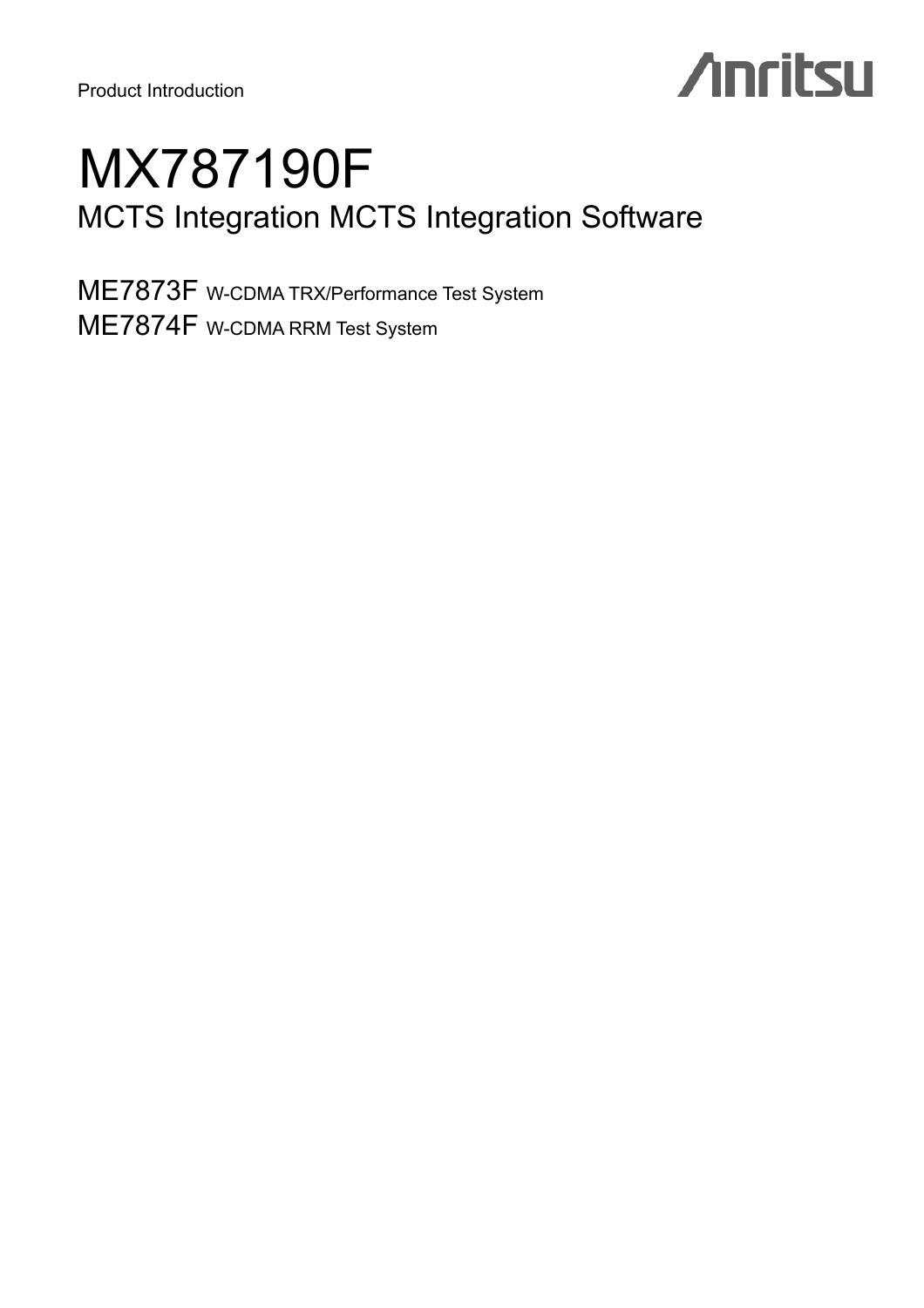# **MX787190F MX787190F MCTS Integration Software MCTS Integration Software**

### **-- Product Introduction -**

**November 2008 November 2008Anritsu Corporation Anritsu Corporation Version 2.00 Version 2.00**



Discover What's Possible™

MX787190F-E-L-1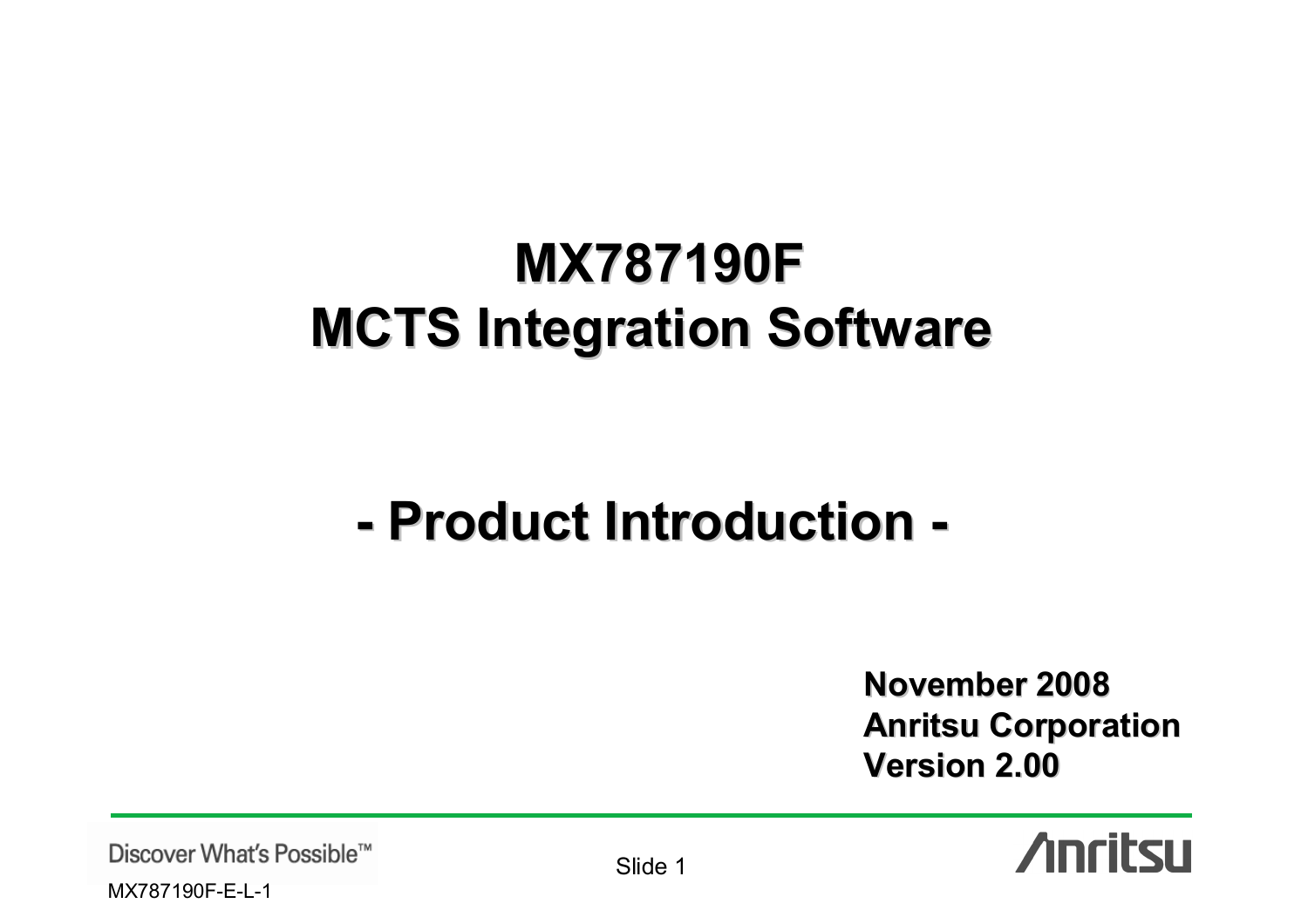# **Contents**



**Anritsu** 

Discover What's Possible™ MX787190F-E-L-1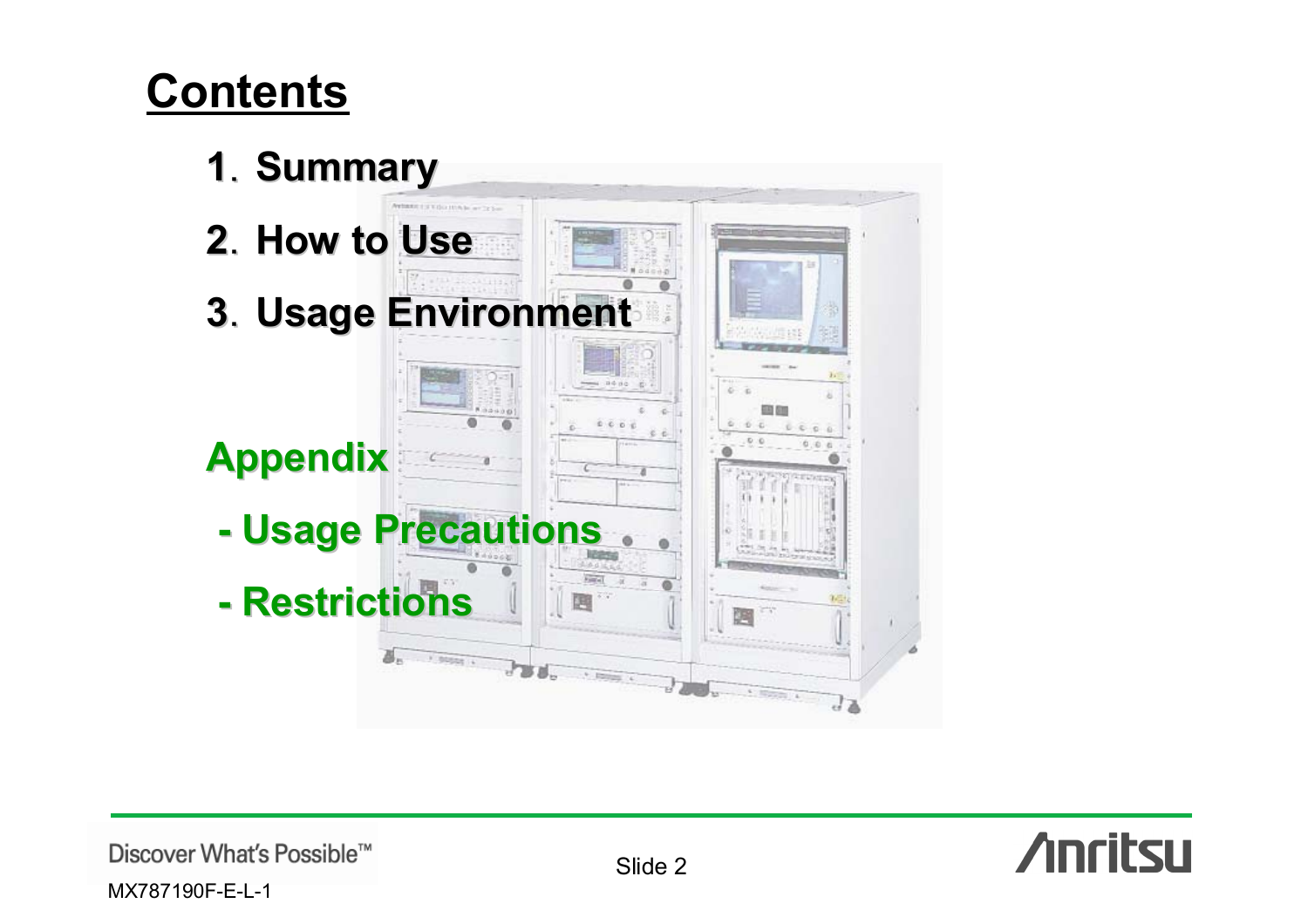# 1. Summary

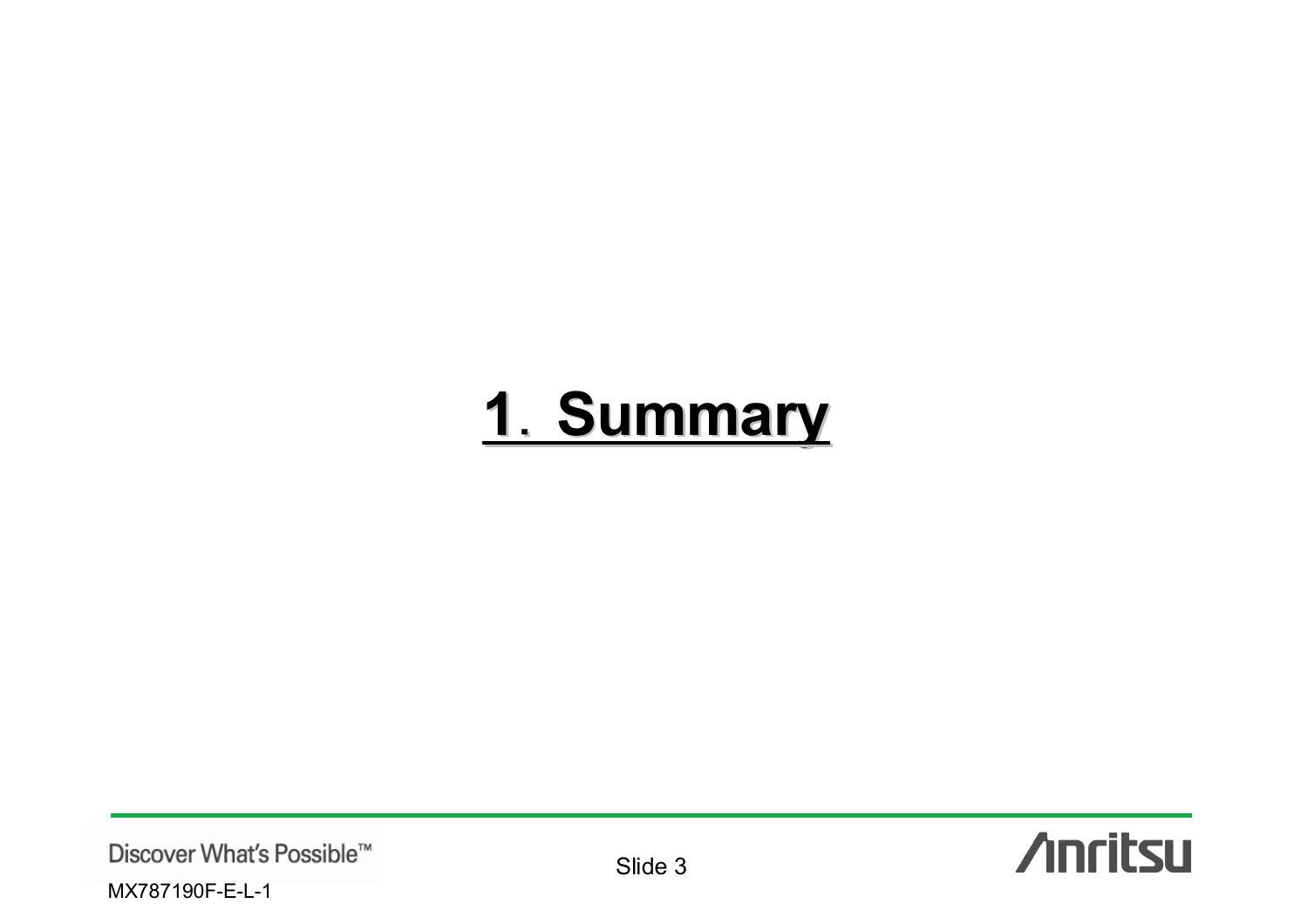**This MCTS software supports continuous testing by automatically controlling multiple software applications used to control the ME7873F and ME7874F. Measurement and test efficiency are enhanced because users can combine test sequences freely and execute long test items overnight to get results next morning.**





Discover What's Possible™

MX787190F-E-L-1

Slide 4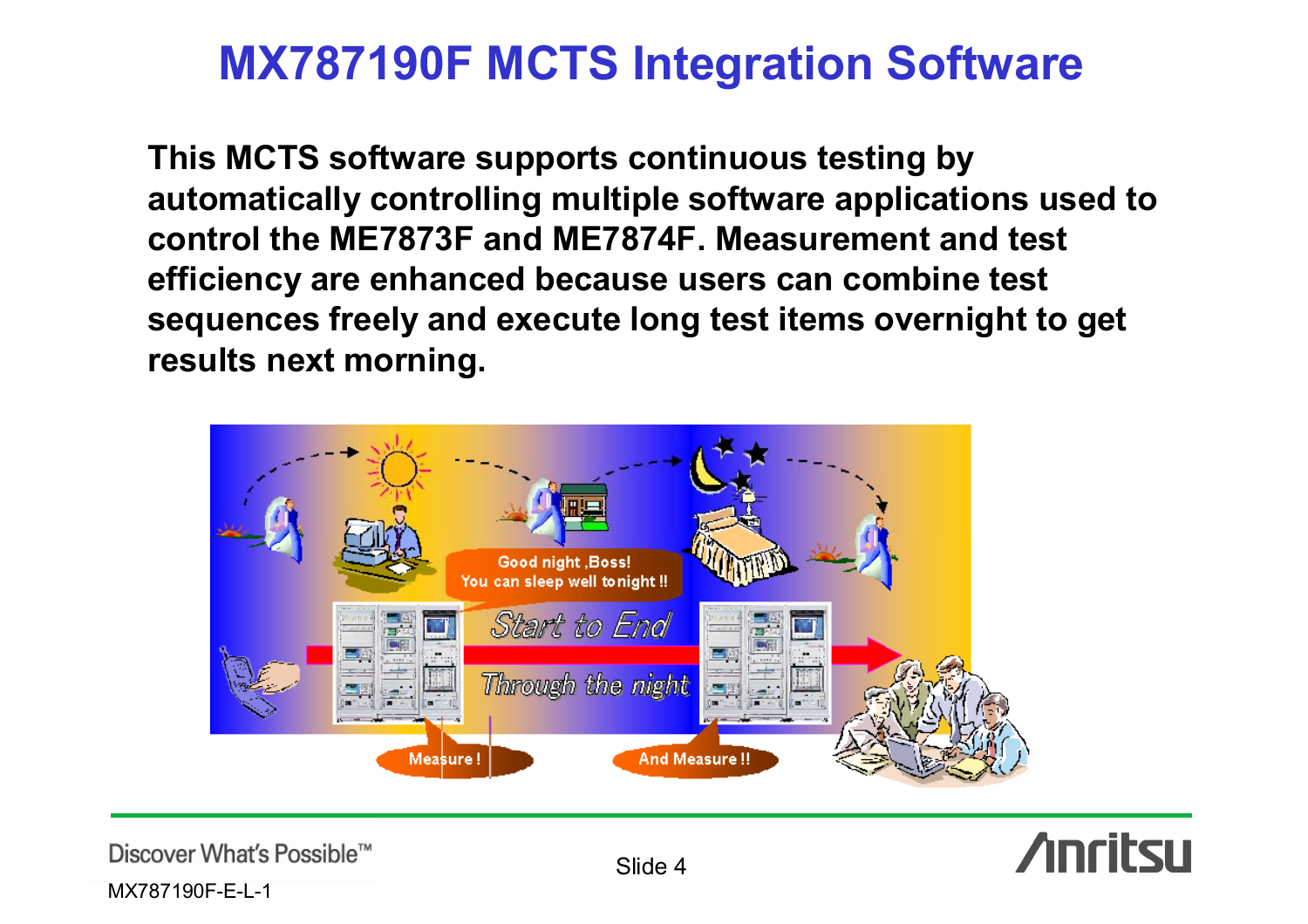### **Ten MCTS software options support the ME7873F/74F.**

| <b>MCTS Software</b>                          | <b>Supported WI</b> | <b>TRX</b>  | <b>Perf</b> | <b>RRM</b>  |
|-----------------------------------------------|---------------------|-------------|-------------|-------------|
| <b>TRX Test Software</b>                      | WI-010/012/013      | $\mathbf v$ |             |             |
| <b>Performance Test Software</b>              | WI-010/012/013      |             | $\mathbf v$ |             |
| <b>WI-014 Test Software</b>                   | <b>WI-014</b>       | $\mathbf v$ | $\mathbf v$ |             |
| TRX/Performance Test Software (Rlease6) *1    | WI-024/076          | $\mathbf v$ | $\mathbf v$ |             |
| <b>TRX/Performance Test Software (WI-025)</b> | <b>WI-025</b>       | $\mathbf v$ | $\mathbf v$ |             |
| <b>Performance Test Software (WI-049)</b>     | <b>WI-049</b>       |             | $\mathbf v$ |             |
| <b>RRM Test Software</b>                      | WI-010/013          |             |             | $\mathbf v$ |
| <b>RRM Test Software (WI-024)</b>             | <b>WI-024</b>       |             |             | $\mathbf v$ |
| <b>RRM Test Software (WI-025)</b>             | <b>WI-025</b>       |             |             | $\mathbf v$ |
| <b>RRM Test Software (WI-049)</b>             | <b>WI-049</b>       |             |             | V           |

**\*1: At the GCF Meeting (CAG#15), it was decided that all 10 test cases in Chapter 9 of 3GPP TS34.121 defined as WI-024 would be deleted from WI-024 and newly defined as WI-076. The following part name has been changed in accordance with the changes in the GCF definitions.**

**TRX/Performance Test Software(WI-024) → TRX/Performance Test Software(Release6)**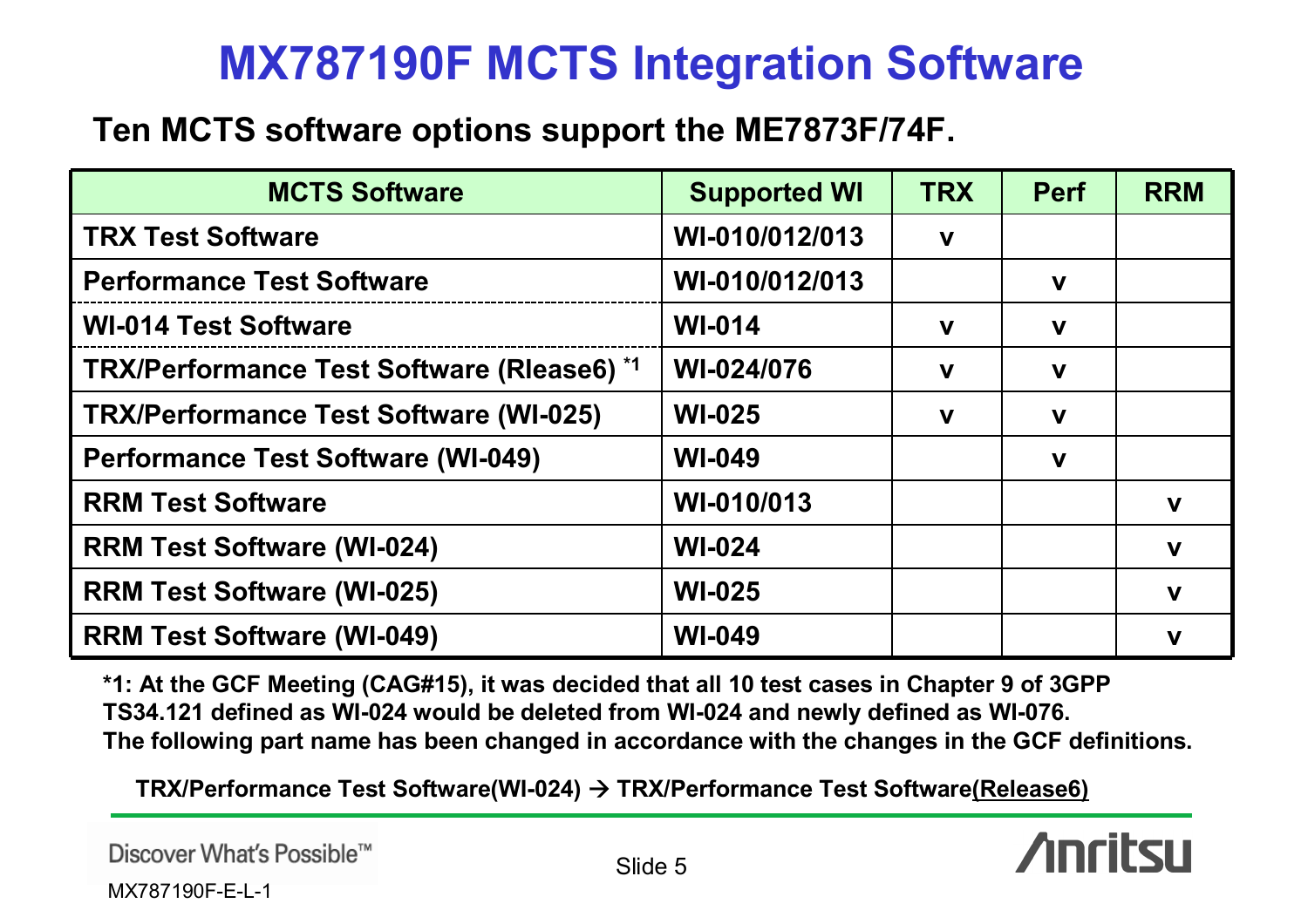**At normal measurement using the MCTS software, continuous testing is performed by selecting any measurement item in each software. However, sometimes it is necessary to restart when testing other software because only one software application can be launched.**

**Using the MX787191F MCTS Integration Software supports continuous testing by using sequence files created by each software.**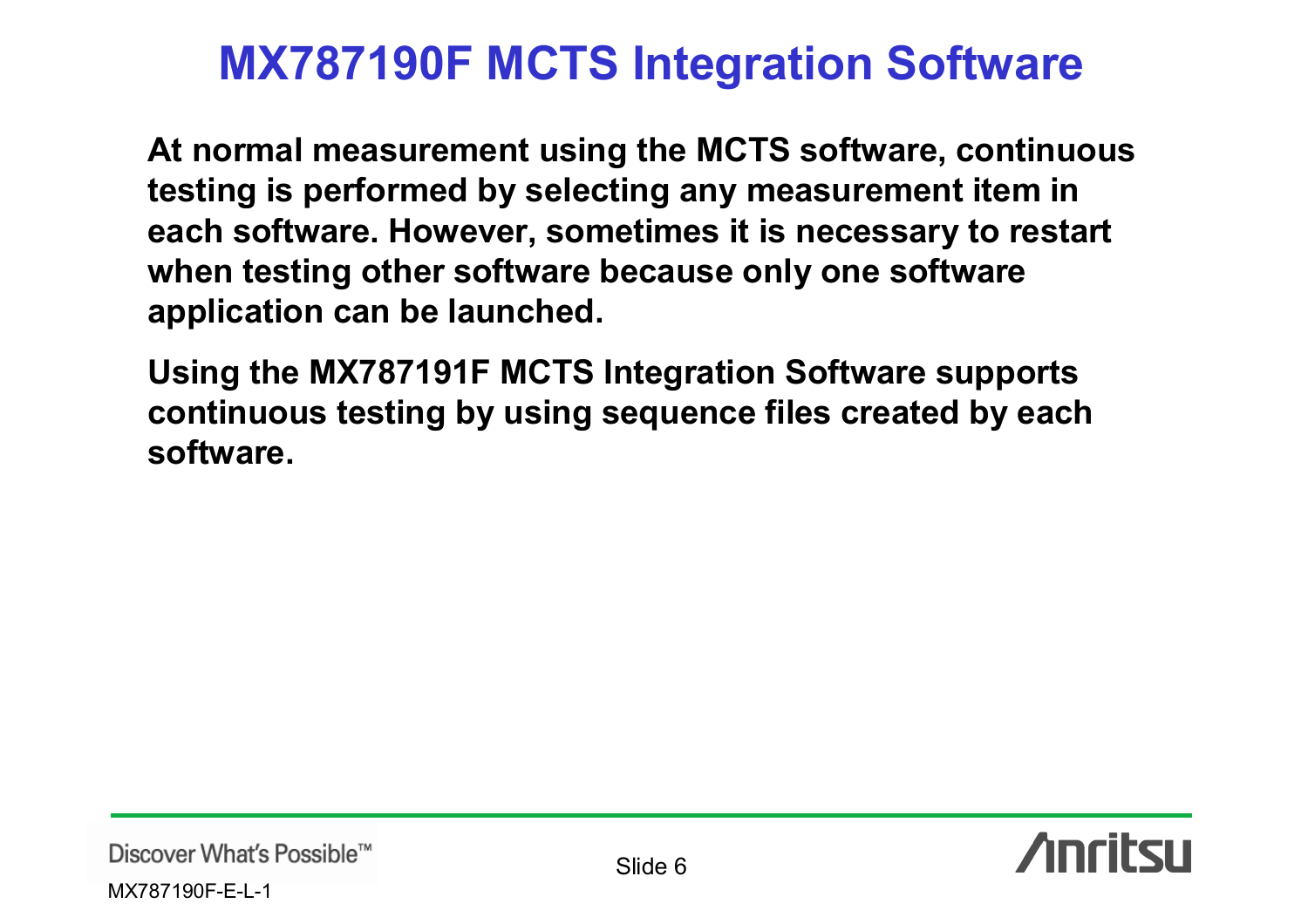**Example: Successive TRX and Performance Tests**



MX787190F-E-L-1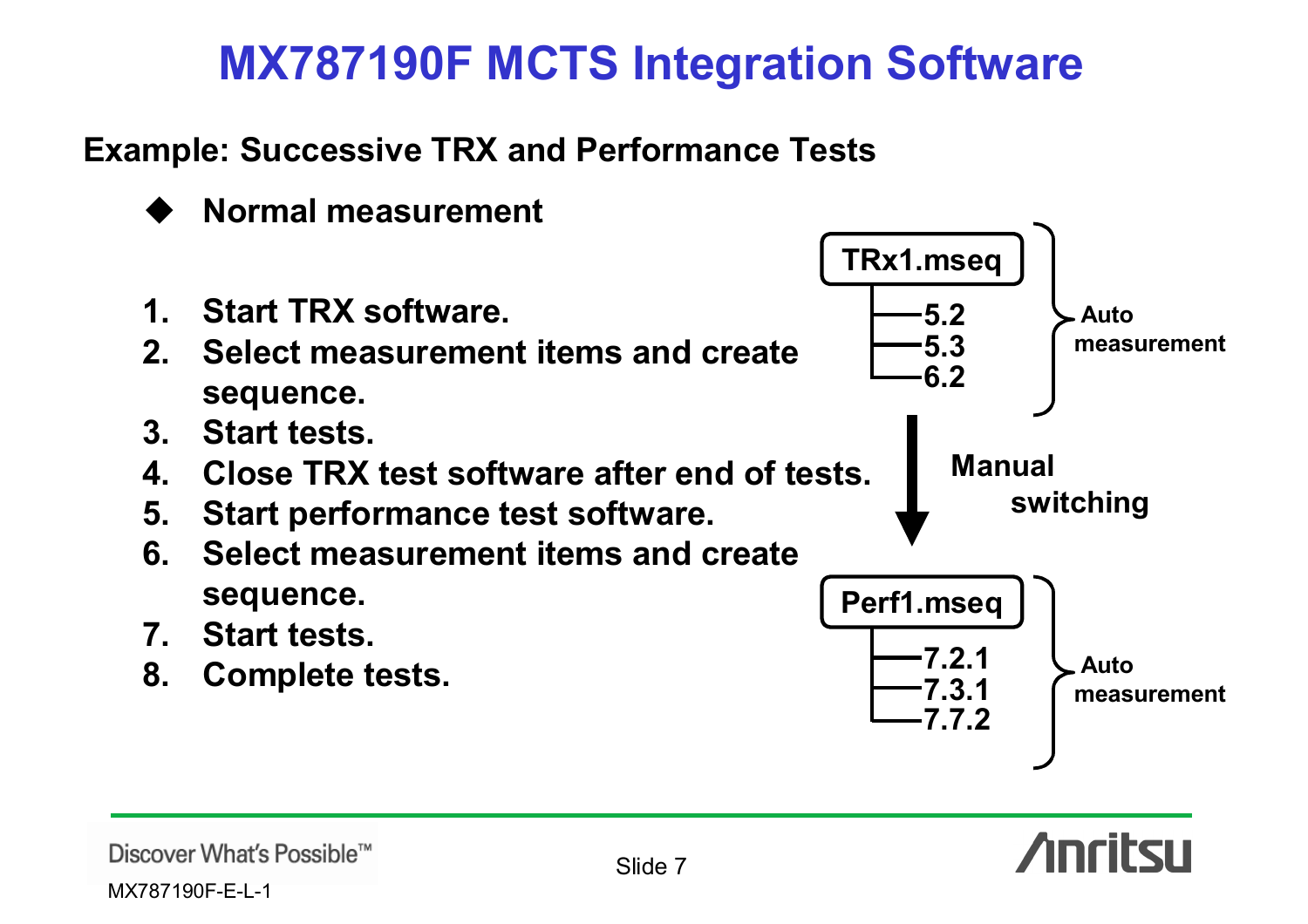**Example: Successive TRX and Performance Tests**

- **Measurement using MCTS Integration Software**
- **1. Start MCTS Integration software.**
- **2. Select sequence files and create sequence list.**
- **3. Start tests.**
- **4. Complete tests.**

**No need to set multiple MCTS software manually** 



**Anritsu** 

MX787190F-E-L-1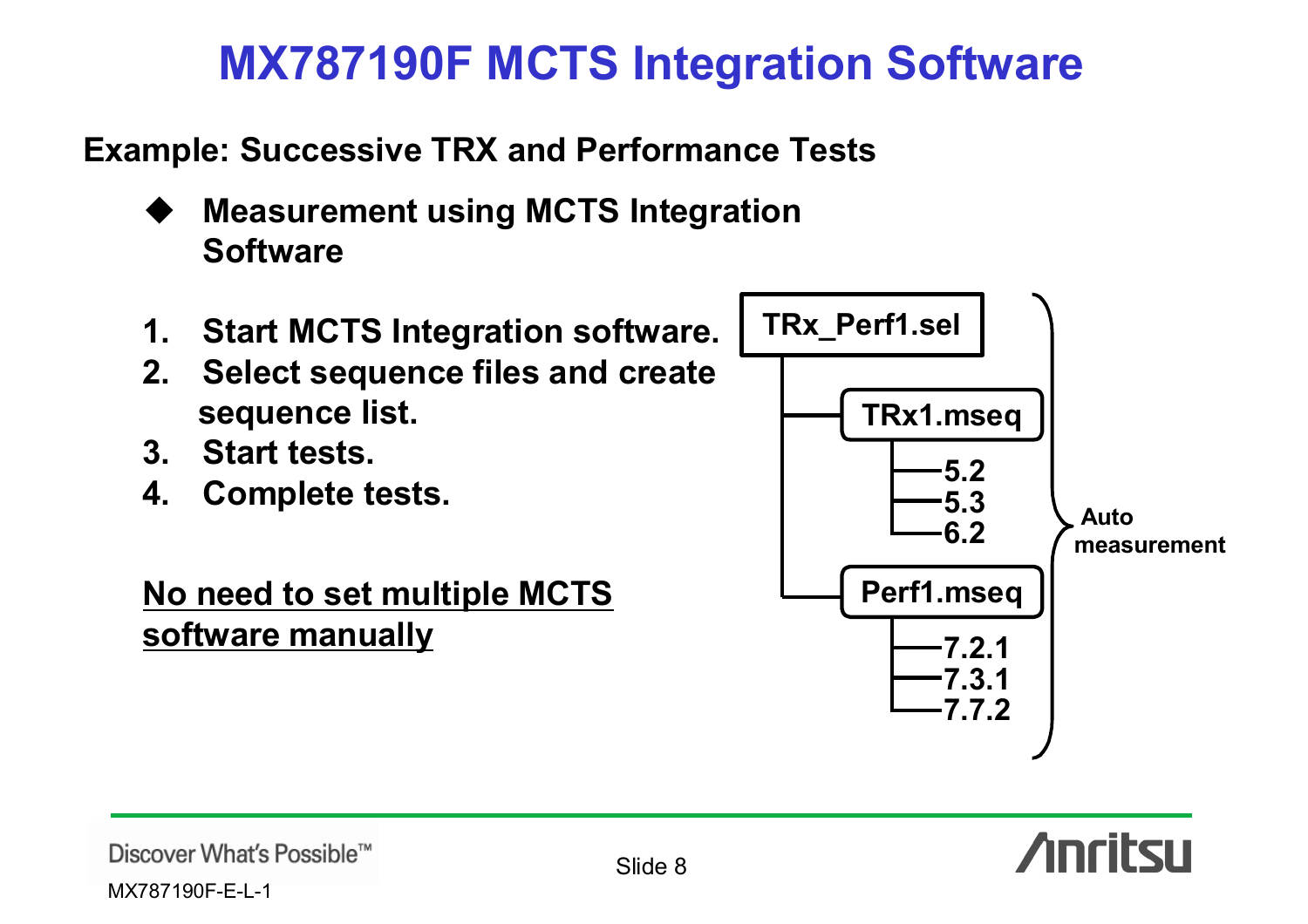# 2. How to Use

Discover What's Possible™ MX787190F-E-L-1

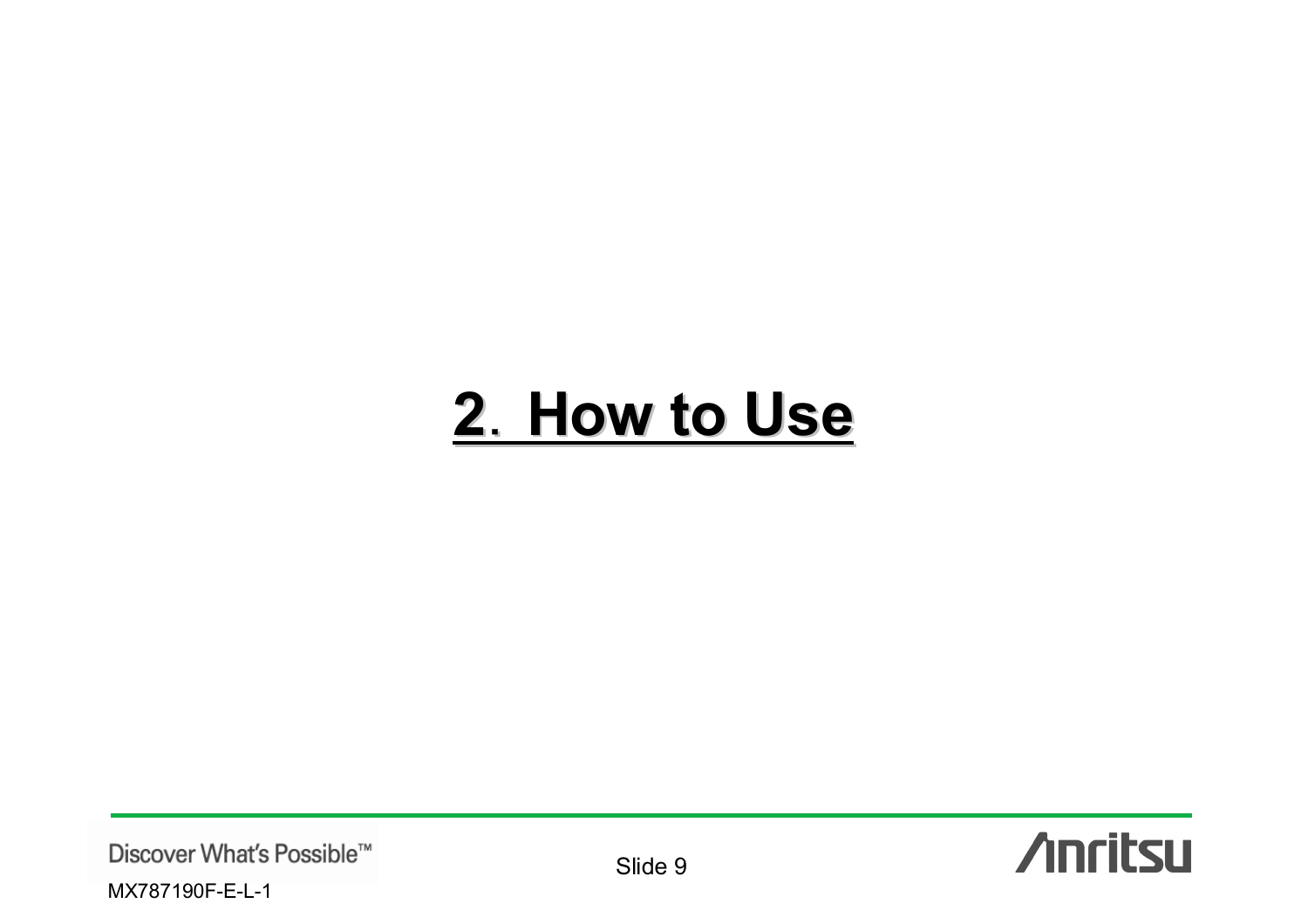# **System Setup**

**This software supports control of test software in the following two ways. (The user can install and uninstall the software in accordance with the manuals.)**



MX787190F-E-L-1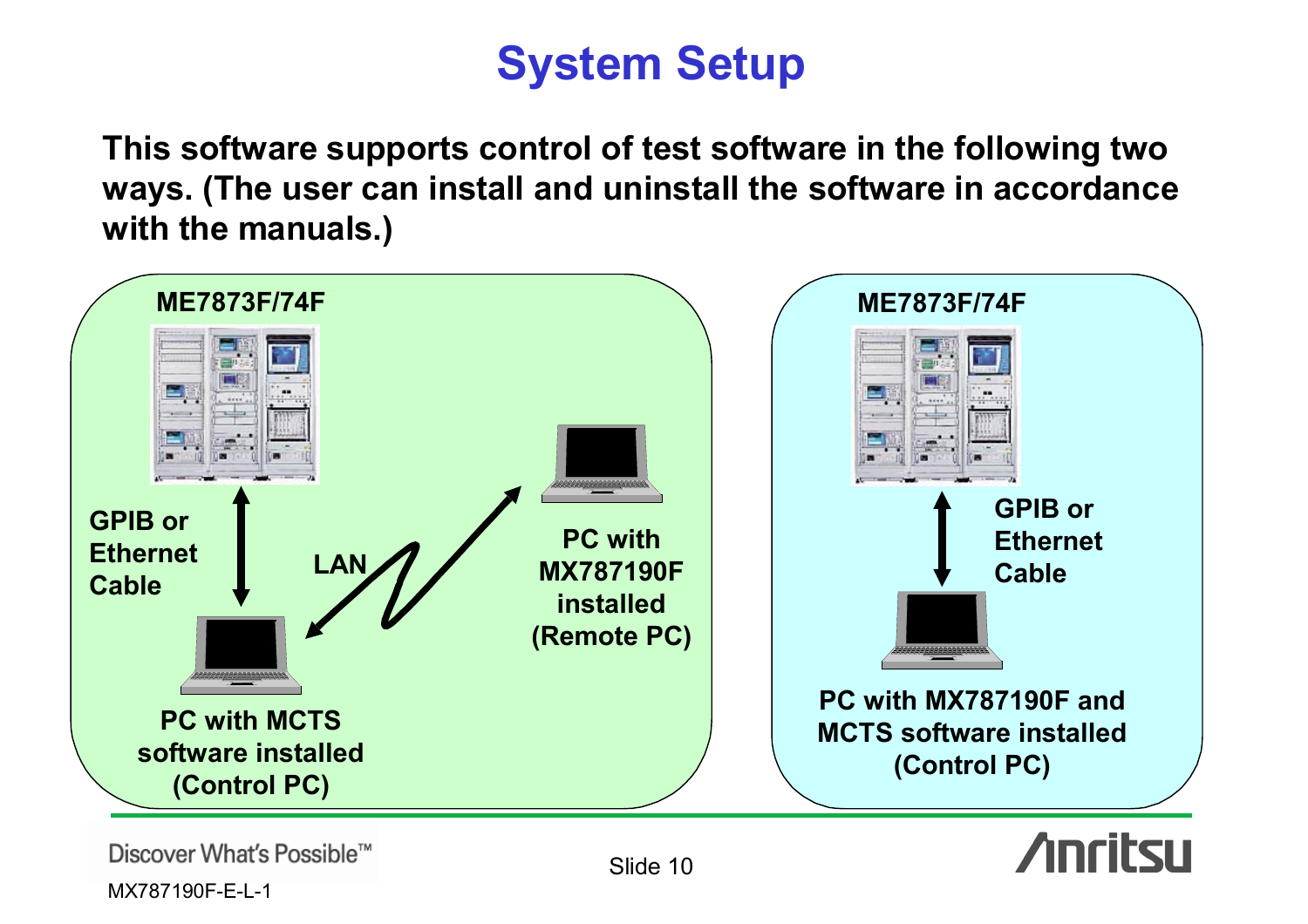# **Basic Operational Flow**



Discover What's Possible™

MX787190F-E-L-1

Slide 11

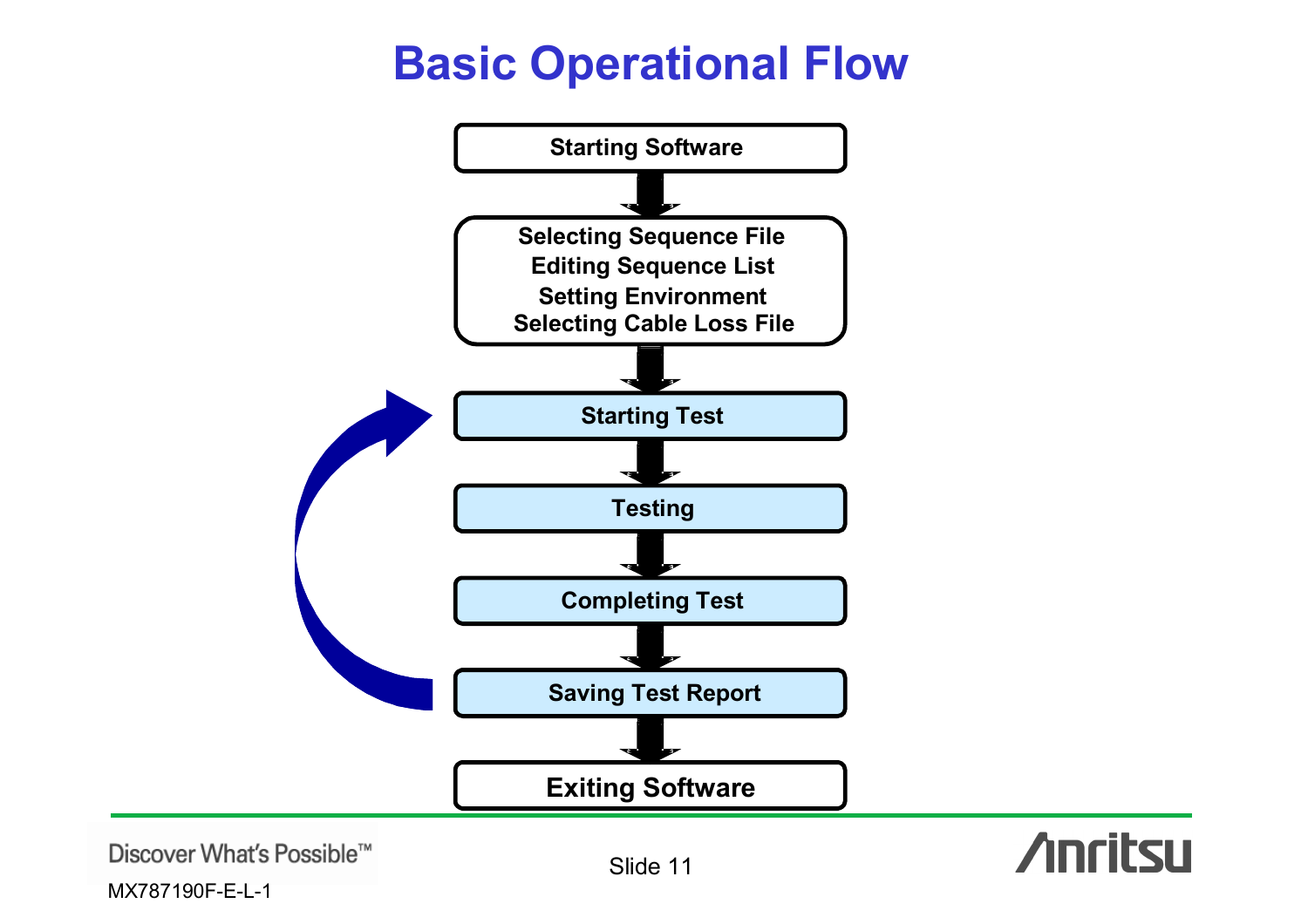# **Starting MCTS Integration Software**

**The following main screen is displayed when starting the MCTS Integration Software.**



Discover What's Possible™

MX787190F-E-L-1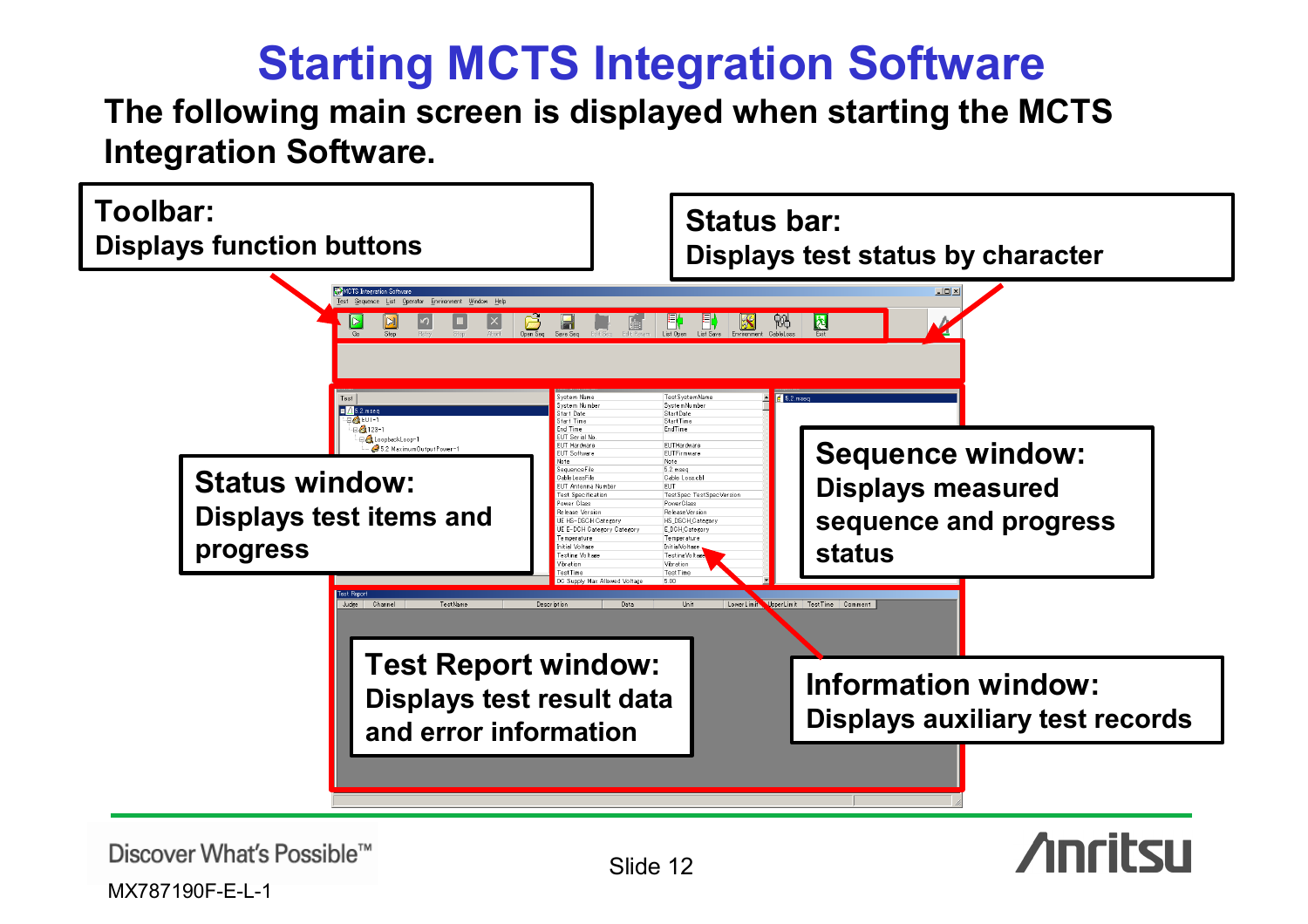# **Selecting Sequence File**

### **Select the sequence file as follows before starting tests.**





Discover What's Possible™

MX787190F-E-L-1

Slide 13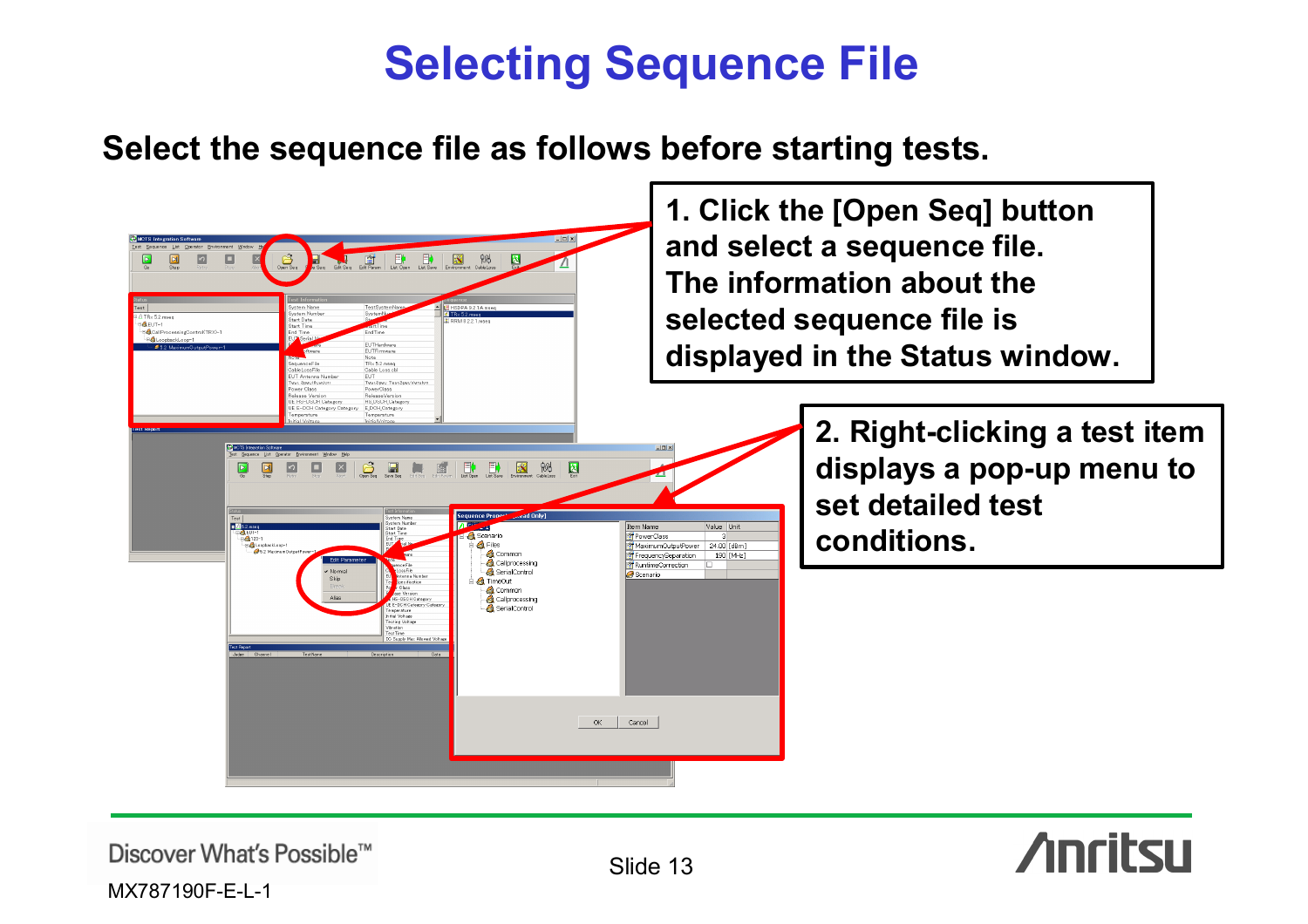## **Editing Sequence List**

**The selected sequence file is added to the Sequence window. Successive tests are performed by creating sequence matching the user's testing plan.**



Discover What's Possible™

MX787190F-E-L-1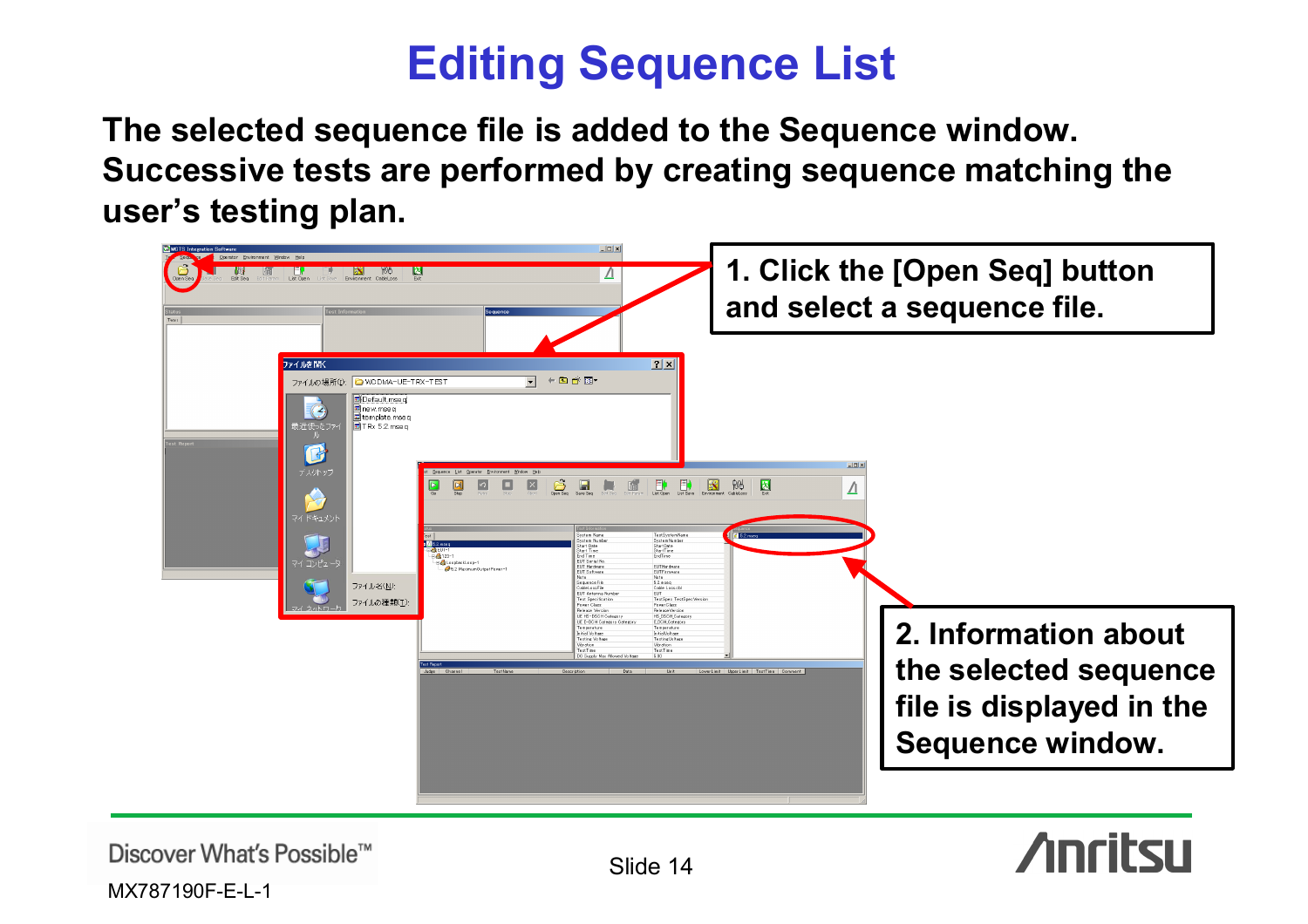## **Other Functions**

**Follow the same setting method for Setting Environment and Selecting Cable Loss File.**

**In addition, the functions listed below are the same as the MCTS software.**

**[Go] button: Measures test items successively [Step] button: Measures test items one-by-one [Stop] button: Stops test [Retry] button: Measures current test item again [Abort] button: Aborts test**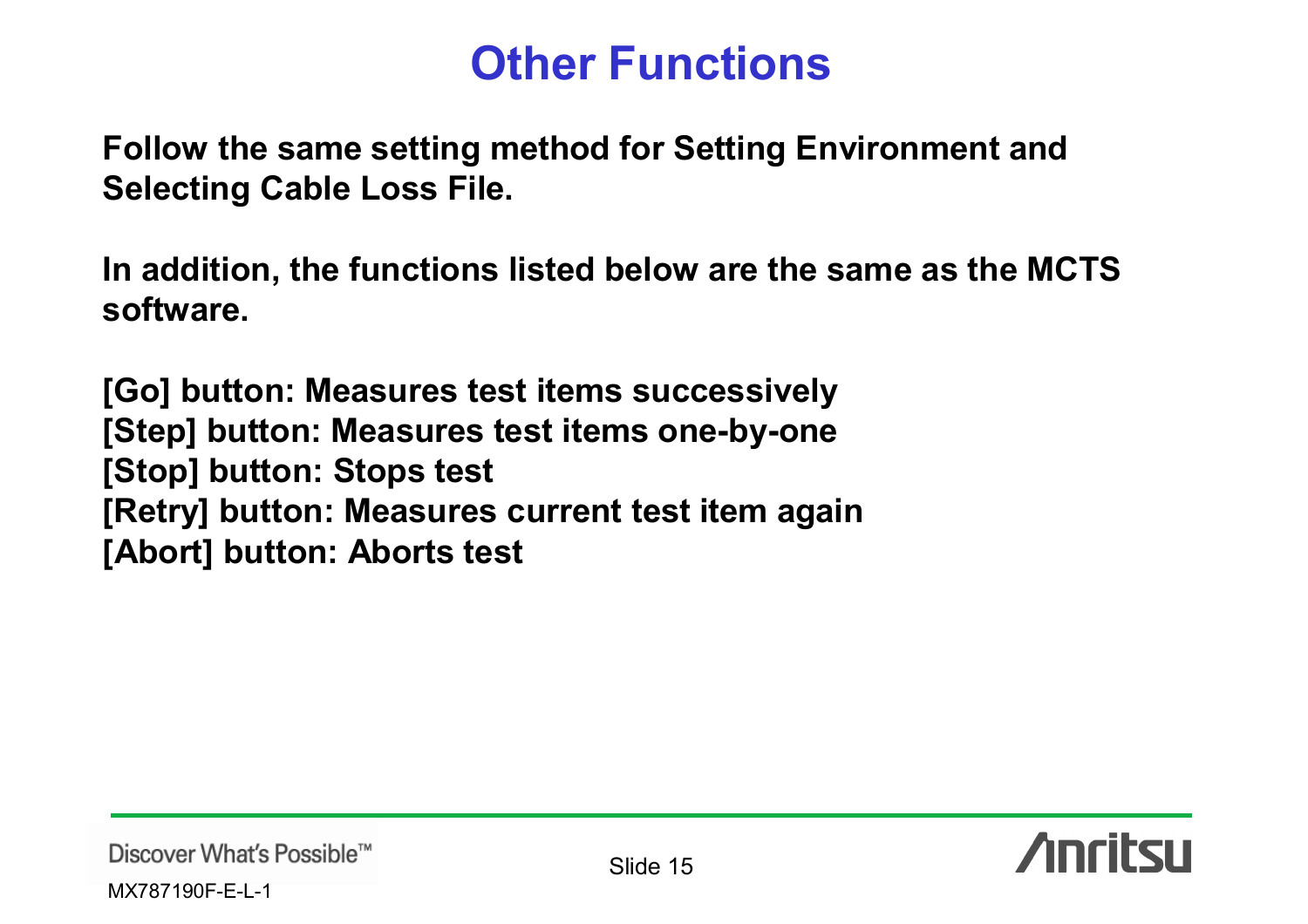# 3. Usage Environment

Discover What's Possible™ MX787190F-E-L-1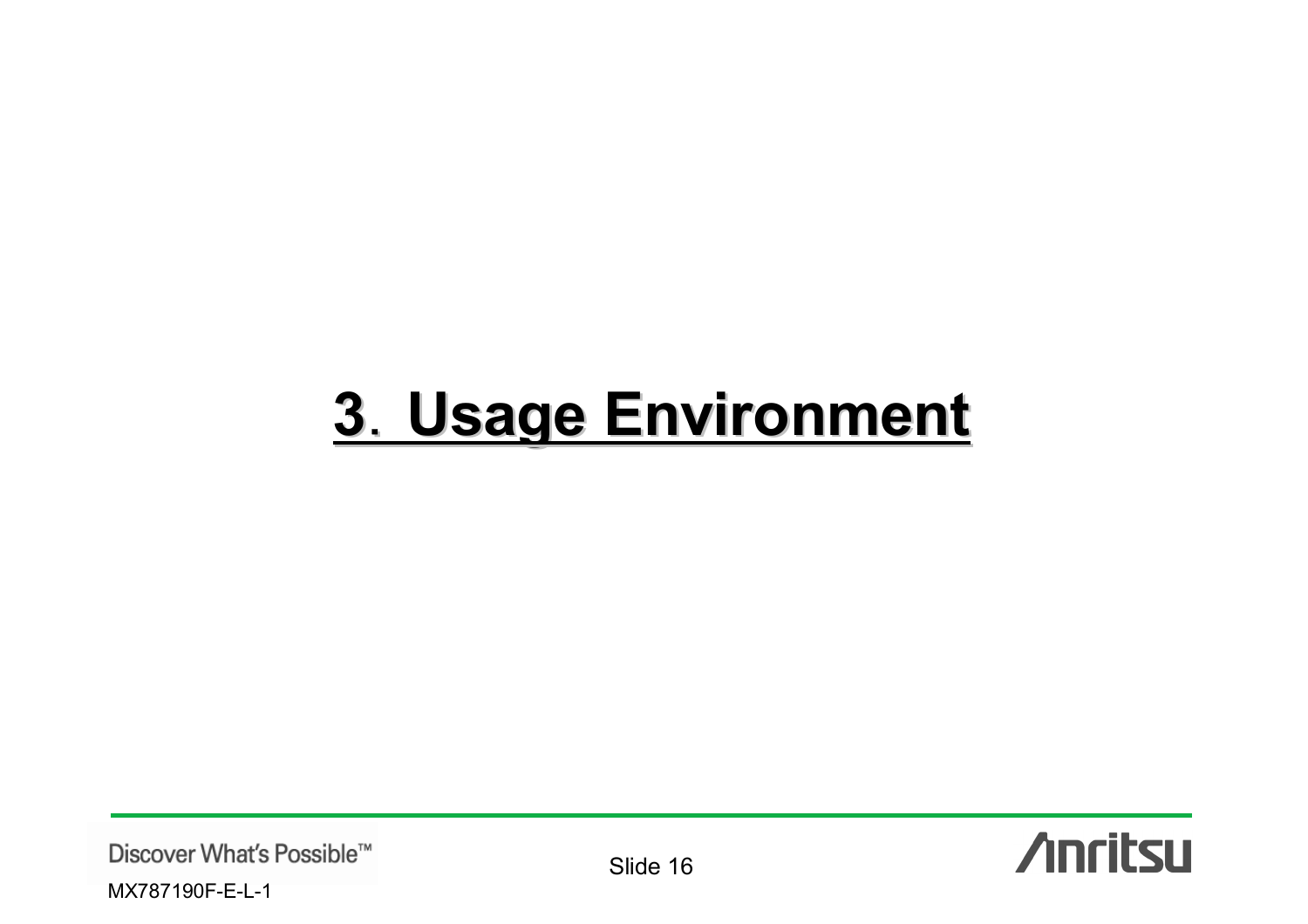# **Product Configurations**

**This software application is supplied on DVD-ROM, which also includes an operation manual as a .pdf file.**

**The PC on which this software is installed should meet the following minimum specifications.**

|                      | <b>Specification</b>                                              | <b>Remark</b>                                            |
|----------------------|-------------------------------------------------------------------|----------------------------------------------------------|
| <b>CPU</b>           | Pentium 4 (2.4 GHz or higher)<br>or Pentium M (1.6 GHz or higher) | <b>Hyper-Threading/Dual</b><br><b>Core not supported</b> |
| <b>OS</b>            | <b>Microsoft Windows 2000</b><br><b>Professional SP4</b>          | <b>English or Japanese</b>                               |
| <b>RAM</b>           | $\geq$ 512 MB                                                     |                                                          |
| <b>HDD</b>           | 10 GB min. of free space                                          |                                                          |
| <b>Optical Drive</b> | <b>DVD-ROM</b>                                                    | For installing software<br>and version upgrades          |
| <b>Display</b>       | 1024 x 768 Resolution min.                                        |                                                          |
| <b>Ethernet I/F</b>  | 100BASE-TX                                                        |                                                          |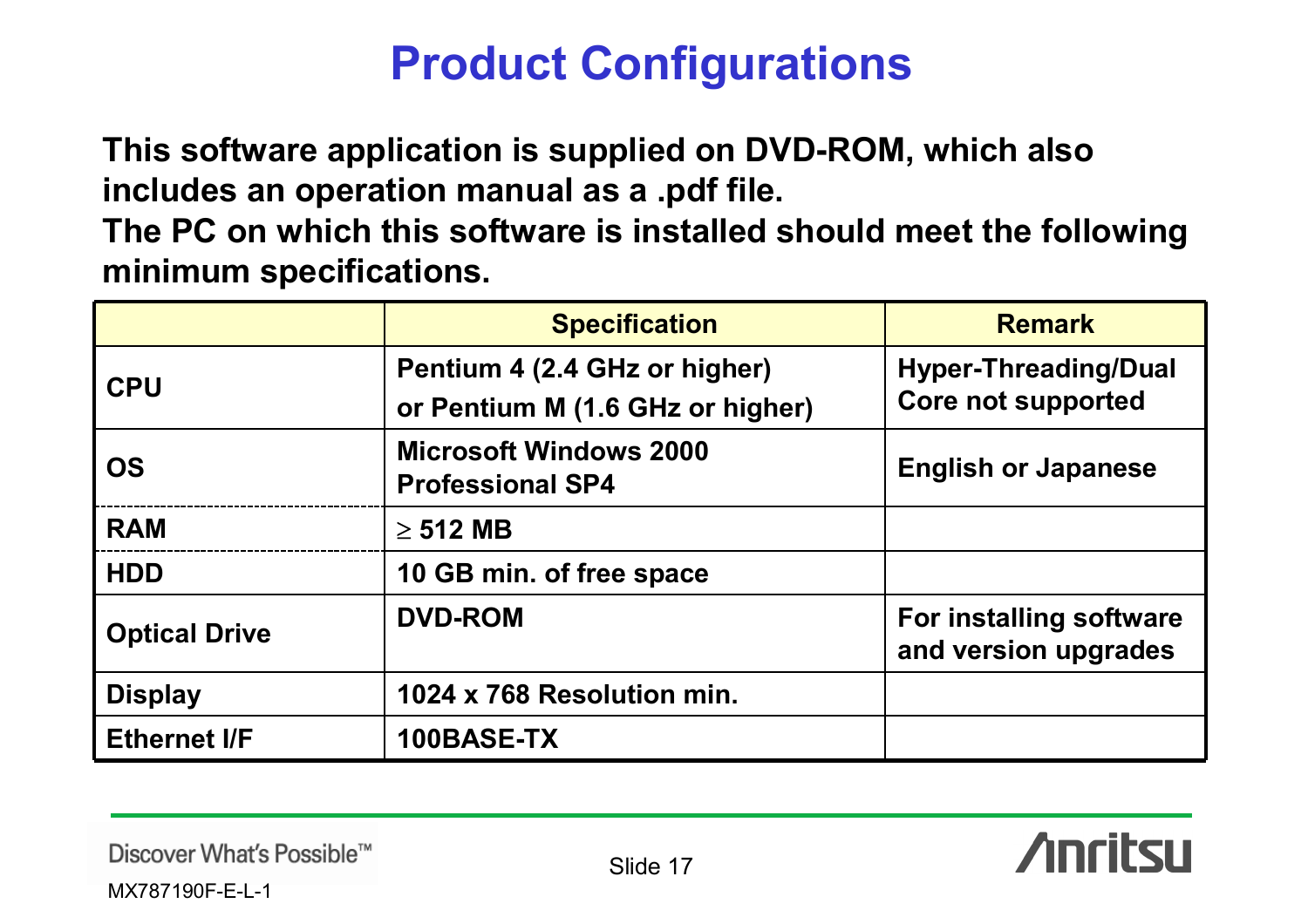

Discover What's Possible™ MX787190F-E-L-1

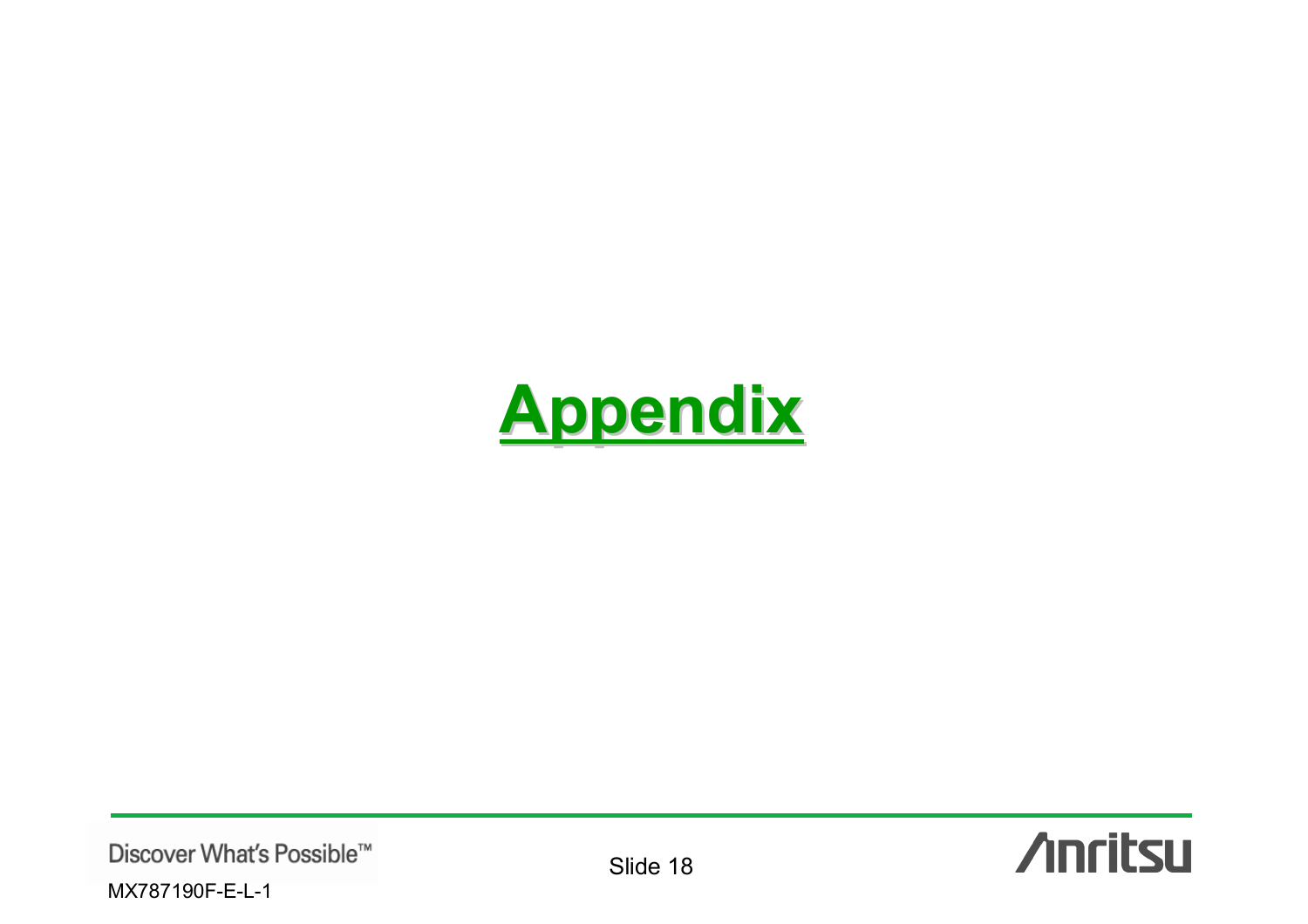# 4. Usage Precautions

Discover What's Possible™ MX787190F-E-L-1

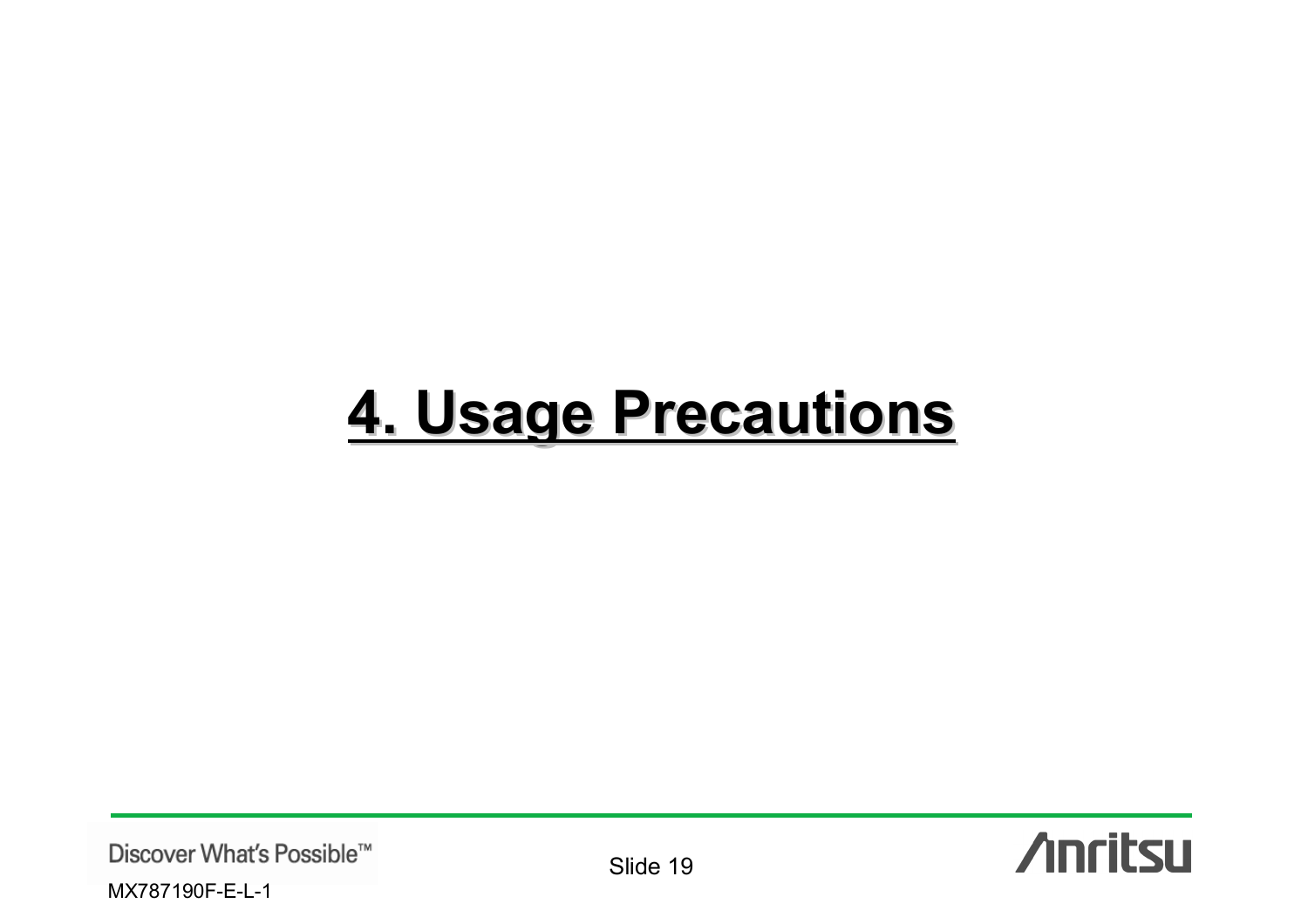## **Usage Precautions (1/2)**

- z **Each software has a wait time of about 90 seconds before measurement starts after pressing the Go button while the Environment information is sent. (Comments are displayed on the status bar during setting.)**
- z **The Sequence window cannot be used during measurement.**



Discover What's Possible™

MX787190F-E-L-1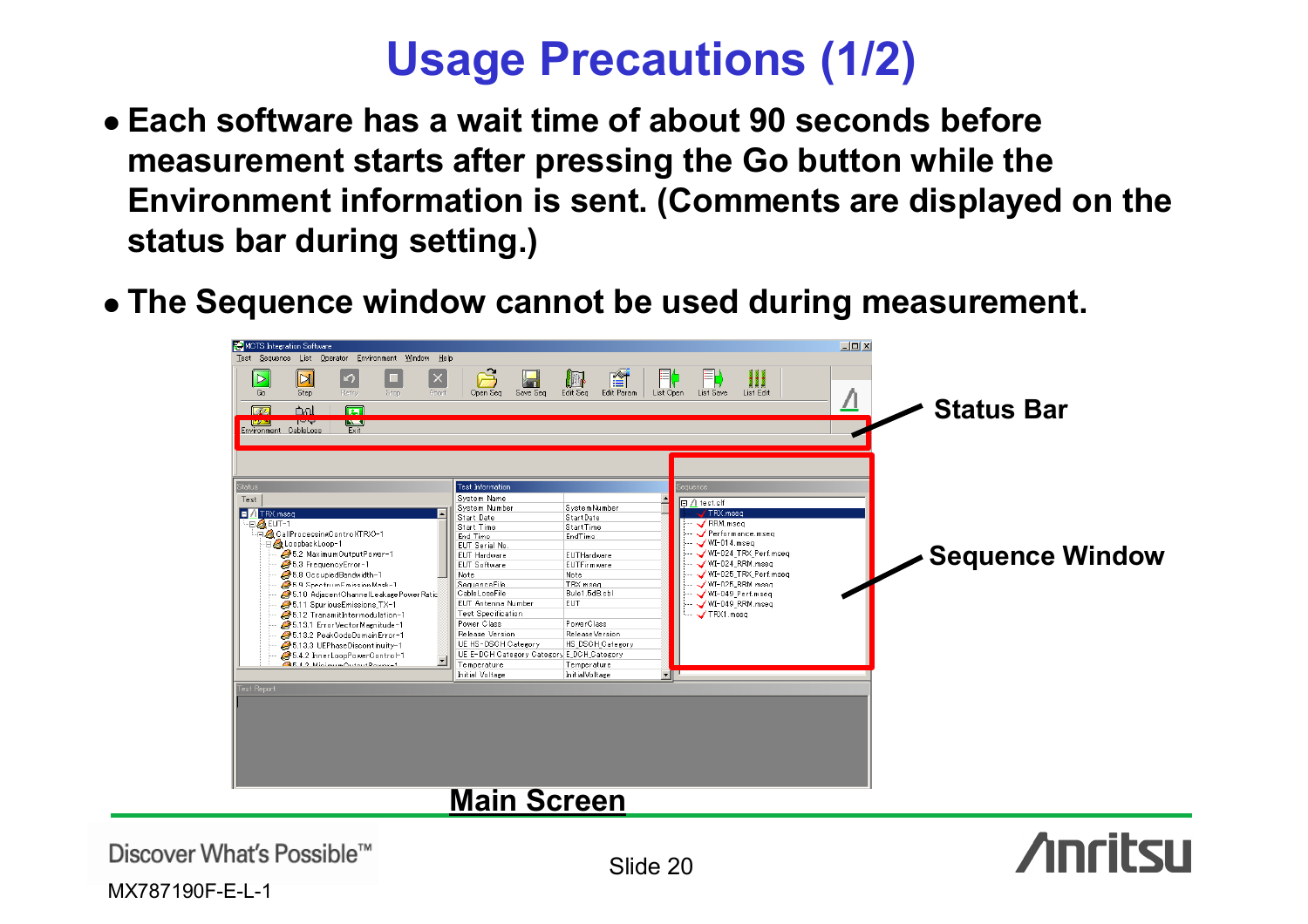# **Usage Precautions (2/2)**

■ Restrictions on using MCTS integration Software at PC other than **MCTS PC**



- z **The MCTS integration software is paired with the ME7873/74F main frame.(Multiple remote PCs cannot be used to control one ME7873/74F.)**
- z **Measurement results are saved only to the Control PC.**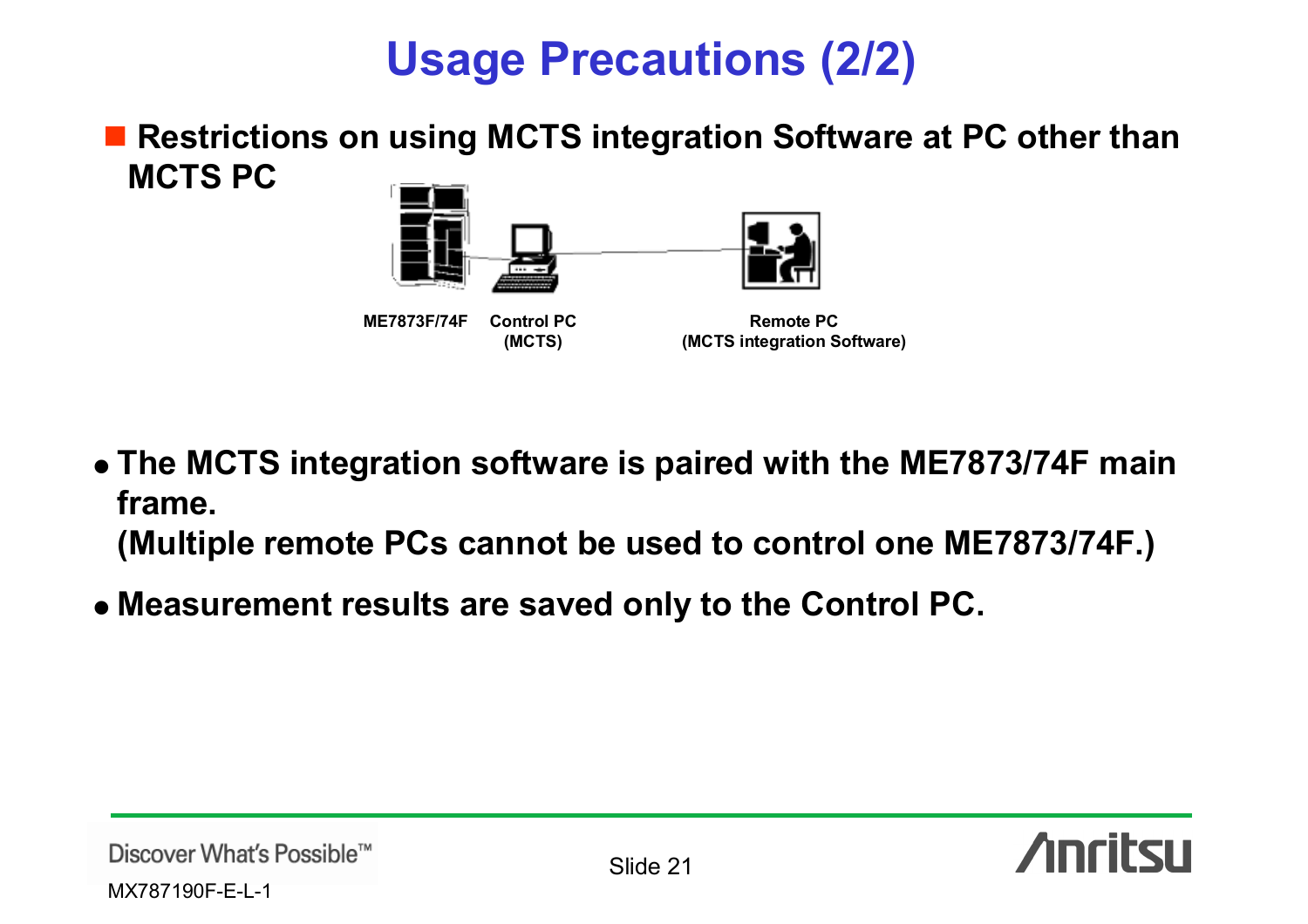# 5. Restrictions

Discover What's Possible™ MX787190F-E-L-1

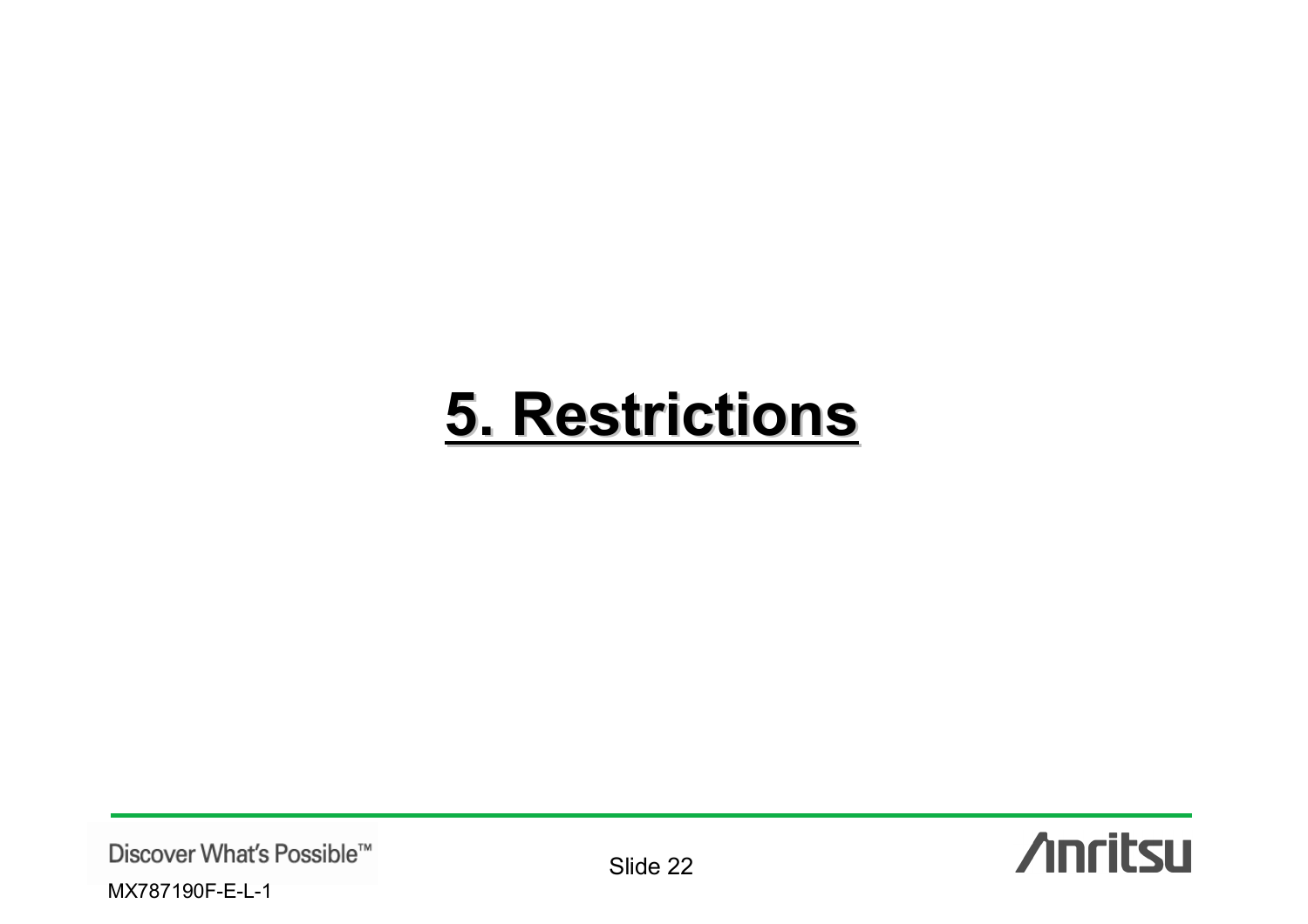# **Restrictions (1/2)**

- z **MCTS Integration Software V6.14.x does not support the 6.5.2.2 Blocking Characteristics Out-of-Band Measurement. Use the MCTS Software to perform this test. (Planning to support with V6.15.x. in Jan 2009)**
- z **MCTS Integration Software V6.14.x does not support Windows XP. (Planning to support with V6.15.x. in Jan 2009)**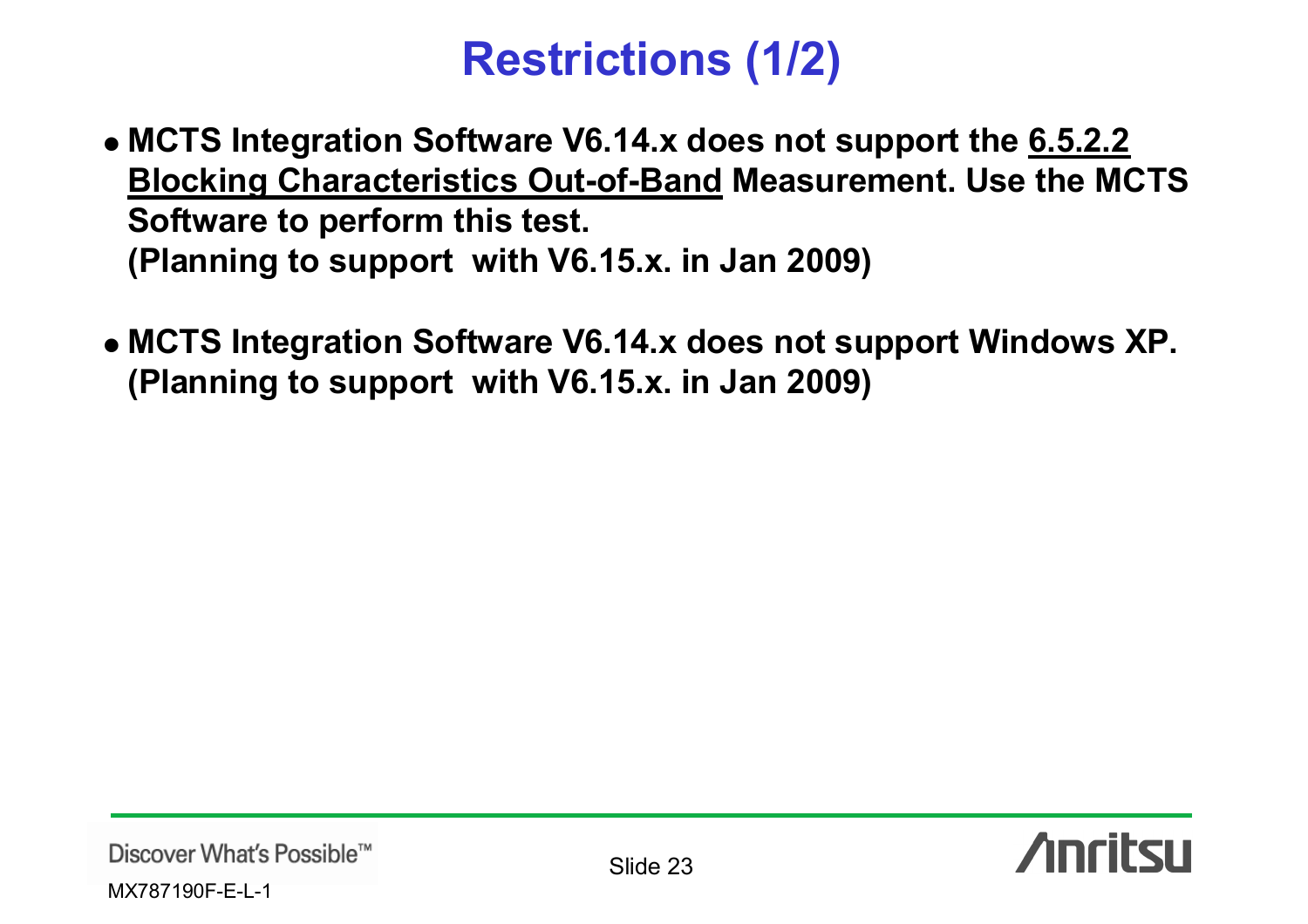# **Restrictions (2/2)**

### **• Items cannot be added to** *Value* **←** *Macro* **←** *Information* **at the Environment setting screen.**



### **Environment Setting Screen**

Discover What's Possible™

MX787190F-E-L-1

Slide 24